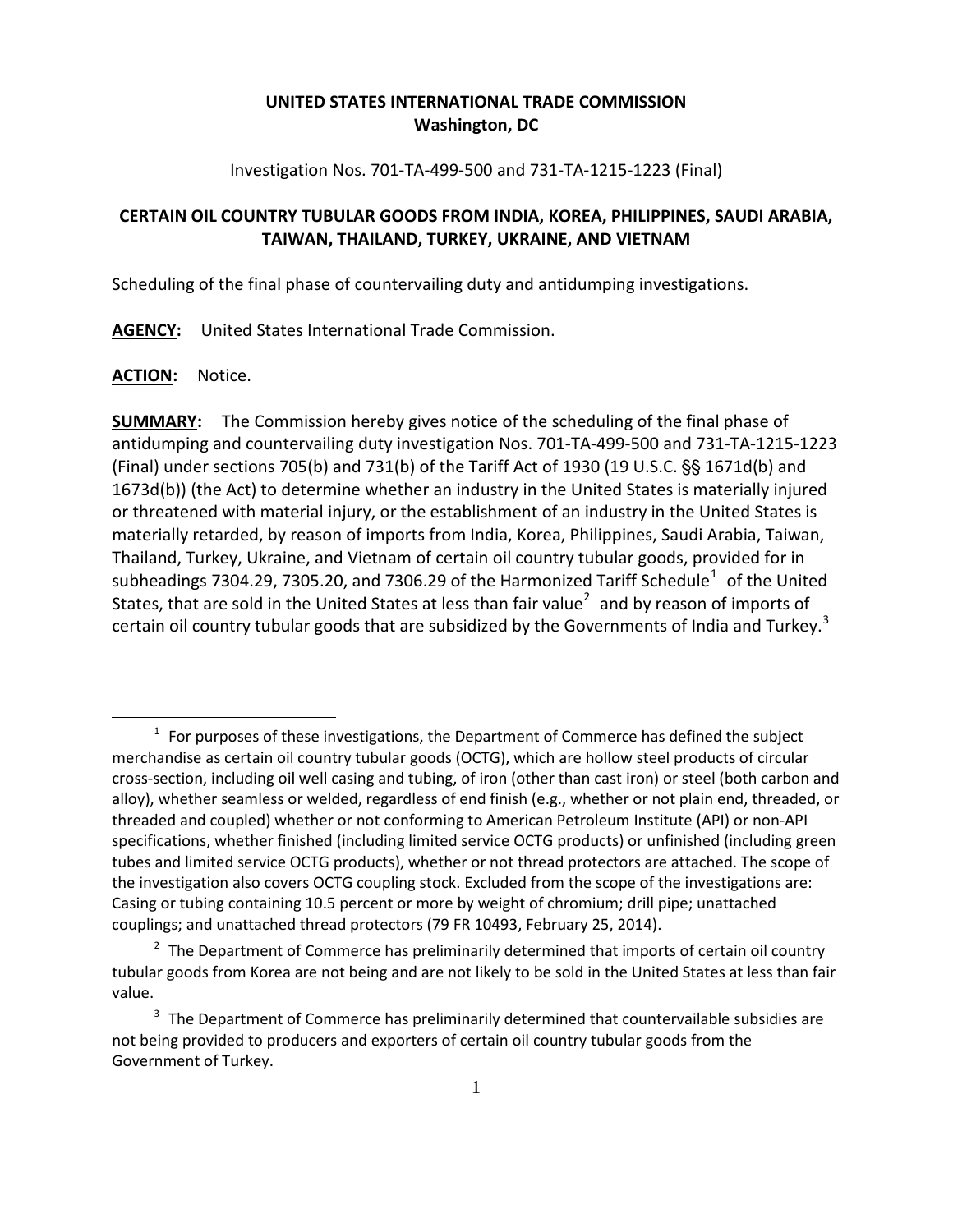For further information concerning the conduct of this phase of the investigations, hearing procedures, and rules of general application, consult the Commission's Rules of Practice and Procedure, part 201, subparts A through E (19 CFR part 201), and part 207, subparts A and C (19 CFR part 207).

#### **EFFECTIVE DATE:** Tuesday, February 25, 2014.

**FOR FURTHER INFORMATION CONTACT:** Michael Szustakowski (202-205-3169), Office of Investigations, U.S. International Trade Commission, 500 E Street SW, Washington, DC 20436. Hearing-impaired persons can obtain information on this matter by contacting the Commission's TDD terminal on 202-205-1810. Persons with mobility impairments who will need special assistance in gaining access to the Commission should contact the Office of the Secretary at 202-205-2000. General information concerning the Commission may also be obtained by accessing its internet server (*[http://www.usitc.gov](http://www.usitc.gov/)*). The public record for these investigations may be viewed on the Commission's electronic docket (EDIS) at *[http://edis.usitc.gov](http://edis.usitc.gov/)*.

#### **SUPPLEMENTARY INFORMATION:**

 $\overline{a}$ 

**Background.**--The final phase of these investigations is being scheduled as a result of affirmative preliminary determinations by the Department of Commerce that certain benefits which constitute subsidies within the meaning of section 703 of the Act (19 U.S.C.  $\S$  1671b) are being provided to manufacturers, producers, or exporters in India of certain oil country tubular goods, and that imports of such products from India, Philippines, Saudi Arabia, Taiwan, Thailand, Turkey, Ukraine, and Vietnam are being sold in the United States at less than fair value within the meaning of section 733 of the Act (19 U.S.C.  $\S$  1673b). The investigations were requested in a petition filed on July 2, 2013, by United States Steel Corporation, Pittsburgh, PA; Maverick Tube Corporation, Houston, TX; Boomerang Tube LLC, Chesterfield, MO; Energex, a division of JMC Steel Group, Chicago, IL; Northwest Pipe Company, Vancouver, WA; Tejas Tubular Products Inc., Houston, TX; TMK IPSCO, Houston, TX; Vallourec Star, L.P., Houston, TX; and Welded Tube USA, Inc.; Lackawanna, NY.

Although the Department of Commerce has preliminarily determined that imports of certain oil country tubular goods from Korea are not being and are not likely to be sold in the United States at less than fair value, for purposes of efficiency the Commission hereby waives rule 207.21(b)<sup>[4](#page-1-0)</sup> so that the final phase of that investigation may proceed concurrently in the event that Commerce makes a final affirmative determination with respect to such imports.

<span id="page-1-0"></span> $4$  Section 207.21(b) of the Commission's rules provides that, where the Department of Commerce has issued a negative preliminary determination, the Commission will publish a Final Phase Notice of Scheduling upon receipt of an affirmative final determination from Commerce.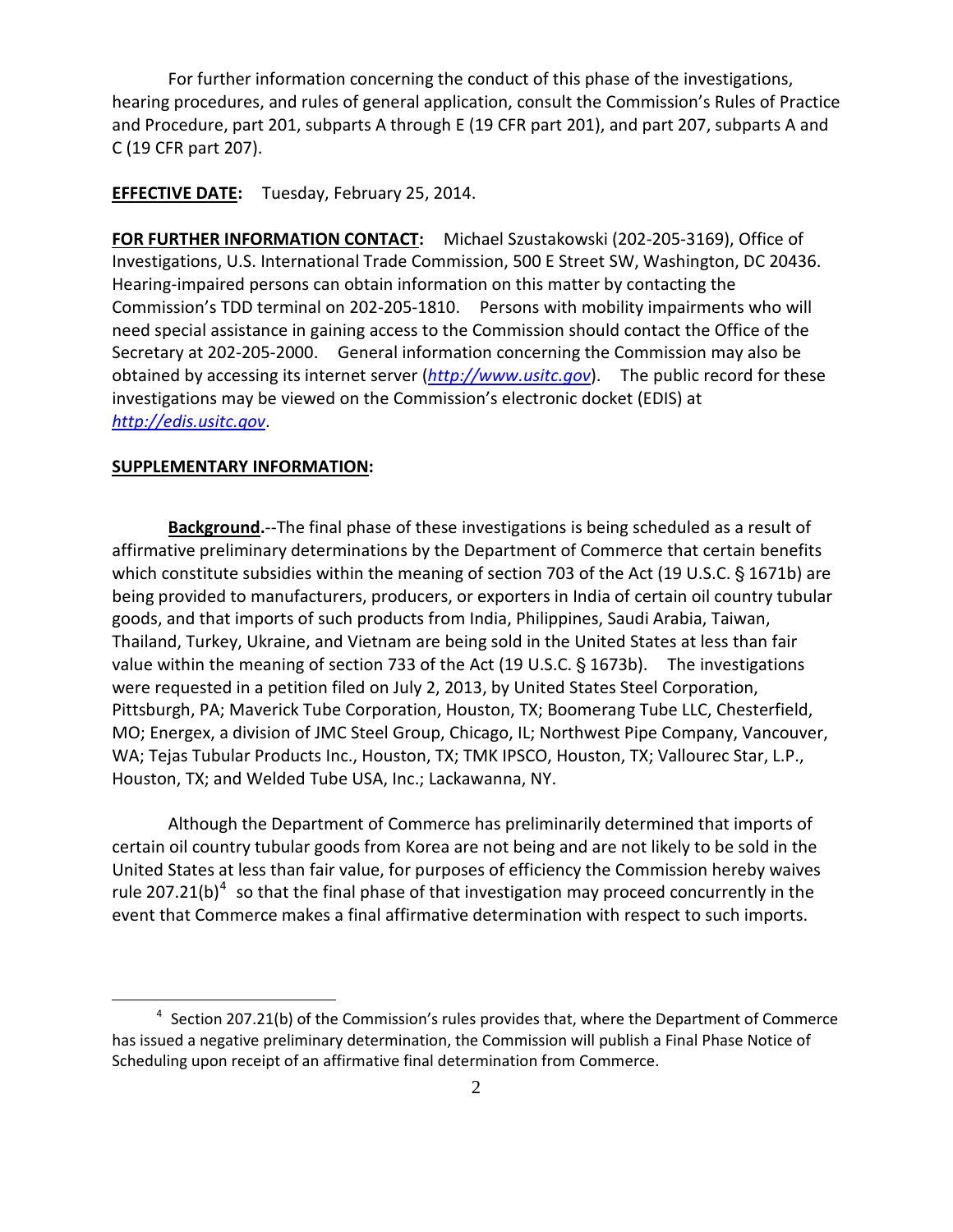Furthermore, while the Department of Commerce has preliminarily determined that countervailable subsidies are not being provided to producers and exporters of certain oil country tubular goods from the Government of Turkey, for purposes of efficiency the Commission hereby waives rule 207.21(b)<sup>[5](#page-2-0)</sup> so that the final phase of that investigation may proceed concurrently in the event that Commerce makes a final affirmative determination with respect to such imports.

**Participation in the investigations and public service list.**--Persons, including industrial users of the subject merchandise and, if the merchandise is sold at the retail level, representative consumer organizations, wishing to participate in the final phase of these investigations as parties must file an entry of appearance with the Secretary to the Commission, as provided in section 201.11 of the Commission's rules, no later than 21 days prior to the hearing date specified in this notice. A party that filed a notice of appearance during the preliminary phase of the investigations need not file an additional notice of appearance during this final phase. The Secretary will maintain a public service list containing the names and addresses of all persons, or their representatives, who are parties to the investigations.

**Limited disclosure of business proprietary information (BPI) under an administrative protective order (APO) and BPI service list.**--Pursuant to section 207.7(a) of the Commission's rules, the Secretary will make BPI gathered in the final phase of these investigations available to authorized applicants under the APO issued in the investigations, provided that the application is made no later than 21 days prior to the hearing date specified in this notice. Authorized applicants must represent interested parties, as defined by 19 U.S.C. § 1677(9), who are parties to the investigations. A party granted access to BPI in the preliminary phase of the investigations need not reapply for such access. A separate service list will be maintained by the Secretary for those parties authorized to receive BPI under the APO.

**Staff report.**--The prehearing staff report in the final phase of these investigations will be placed in the nonpublic record on Friday, June 27, 2014, and a public version will be issued thereafter, pursuant to section 207.22 of the Commission's rules.

**Hearing.**--The Commission will hold a hearing in connection with the final phase of these investigations beginning at 9:30 a.m. on Tuesday, July 15, 2014, at the U.S. International Trade Commission Building. Requests to appear at the hearing should be filed in writing with the Secretary to the Commission on or before Tuesday, July 8, 2014. A nonparty who has testimony that may aid the Commission's deliberations may request permission to present a short statement at the hearing. If deemed necessary, a prehearing conference will be convened on Thursday, July 10, 2014. Oral testimony and written materials to be submitted at the public hearing are governed by sections 201.6(b)(2), 201.13(f), and 207.24 of the

 $\overline{a}$ 

<span id="page-2-0"></span> $5$  Section 207.21(b) of the Commission's rules provides that, where the Department of Commerce has issued a negative preliminary determination, the Commission will publish a Final Phase Notice of Scheduling upon receipt of an affirmative final determination from Commerce.